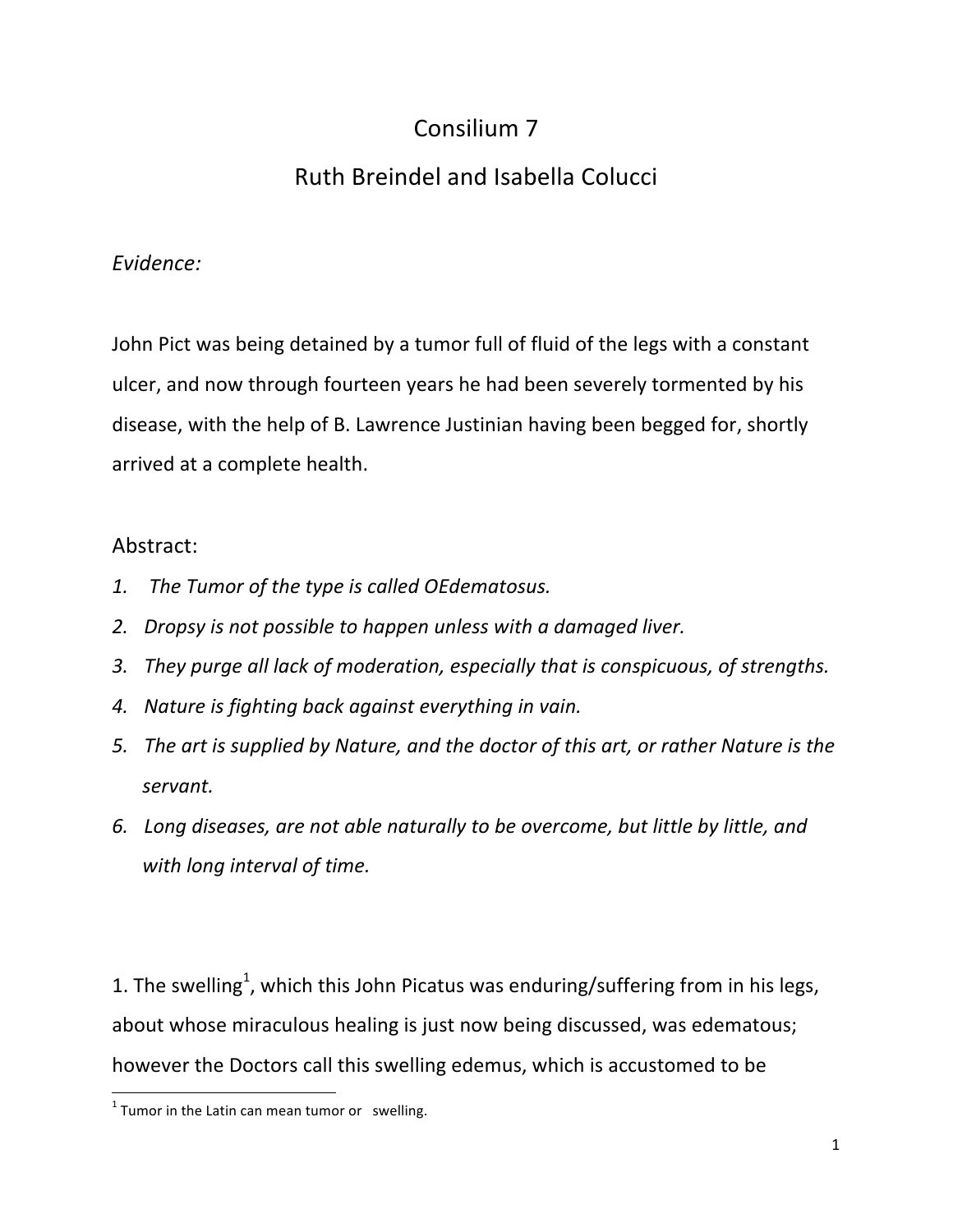produced from cold matter, and moist, truly slimy [matter]. In truth both the quality and quantity of matter producing the swelling shows this was enough and more of its nature, in contrast with another, which was being cleansed at length by him through a little ulcer, for it was watery and of much quantity, as the 29<sup>th</sup> patient stated above in the  $10^{th}$  summary, number 2. [Italian sentence: There due to the fact there being the usual large amount of water coming out of that leg [quoting the patient (testis)]. For both of these is particular to cold matter, in addition to which because of the (long) duration of the disease and the severity and incapacity in motion [i.e., he couldn't walk] were indicating this very thing most clearly, when chronic diseases come about from cold humors [as in 4 humors of the body]. Galen, book 4, Aphor 4.4 and cold matter might make it serious in part because of its density.

Although a swelling of this type might be very troubling of itself, so that it brings weariness of life to the sick person, nevertheless it is not so grave a disease from its own nature, rather it is the sign of a much more grave and difficult disease: for the cause of this disease was not depending from the very defect of the legs, but it was showing the defect of the much more known part that was inside the body, certainly of the liver; indeed when edematous swellings, if they are greatly significant, are produced from weakness, and from a defect of the blood producing ability of the liver itself: for when this internal organ [liver] because of the weakness of the heat is not able to transform all fluid matter  $[chylosam - has to do with something in the liver, diabetes and lymph system]$ that has been transmitted to itself into pure blood, a portion of it remains somewhat semi congealed, which to the more weakened parts just as sent is not suitable for nutrition, it arouses edemous swellings of this type, as has been done

2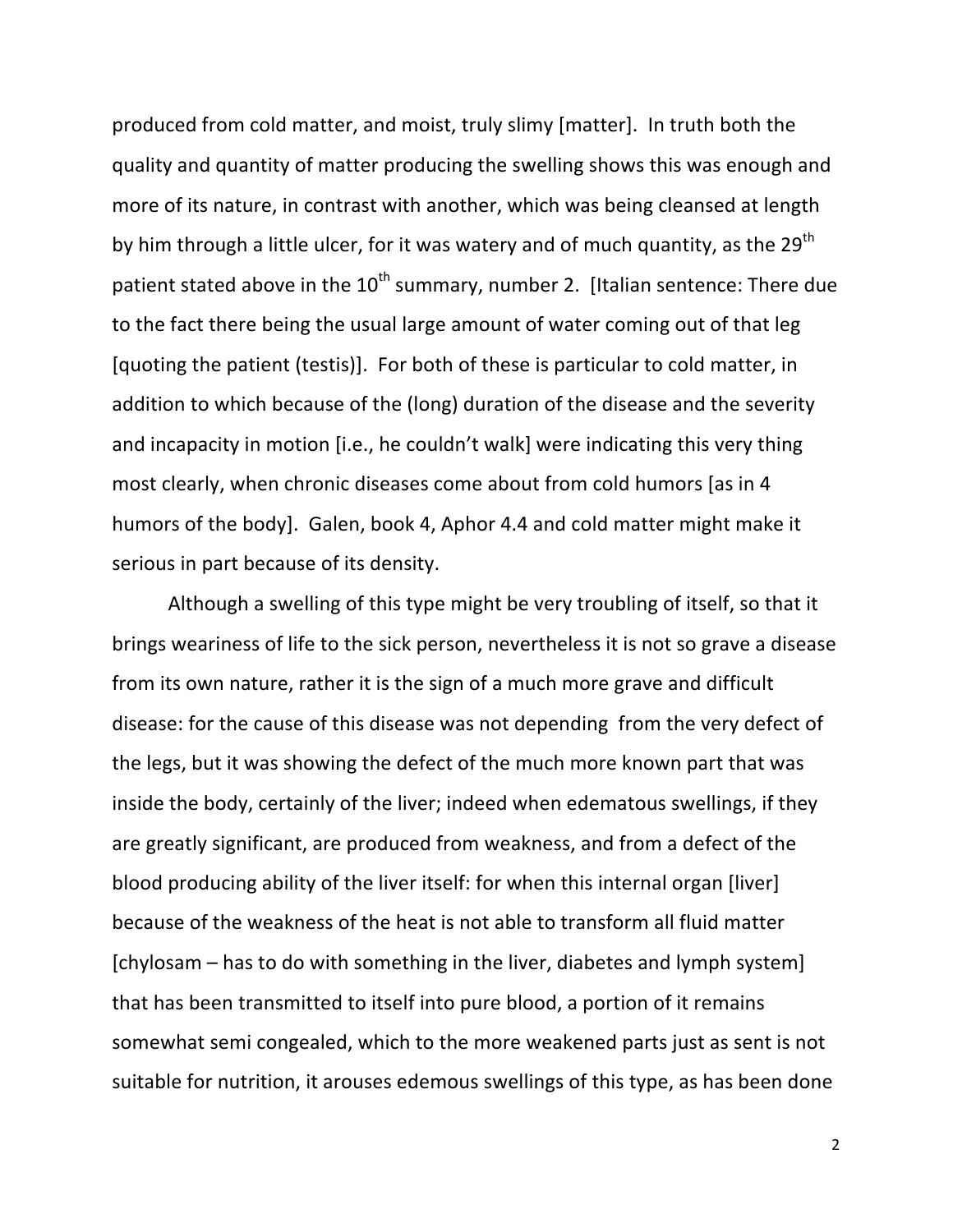in our case; in which, when the lower parts [legs] become swellings, and are notably greatly inauspicious, it appears that this condition was a certain type of dropsy<sup>2</sup>, certainly of that which is called anasarca<sup>3</sup>, in which the entire body, sometimes nevertheless only the lower parts become swollen. One sign of this thing, or another most obvious sign from the words of testimony is able to be described, indeed a continuous swelling of the legs, & especially with a sick person standing or walking; & the slowness (of movement) & no control in movement, both of which is put by Authors for a sign of this condition; & concerning the former... with these words "the feet and lower legs become swollen for those standing," concerning the latter, indeed, ... said, "One who is crippled because of weakness and the slow movement of the body with useless swelling." And it is evident that each of these symptoms was present in our sick person, and concerning the following, all patients in summary #2 unanimously state, and John himself, patient 27, in 10 above. [Italian: And now I walk freely, where before I could only bring myself with difficulty and walk for two or three [steps]. Believe that it was necessary for me to sit. I kept trying very much to walk. And when it was fitting for him to come down into the bottega, he came yet with crutches. Every time that he got up on his feet, his legs swelled up.]

Therefore now the true understanding of this disease having been set up, it will be easy now to determine, whether or not the cure of this disease, having been followed immediately after the invocation of B. Lawrence, was miraculous.

And it seems as it must be said, and firmly asserted, that this was miraculous, then also because the cure of this disease was overcoming the strength of [what] is sprung from nature, then also because the manner of the

<sup>&</sup>lt;u> 1989 - Johann Stein, markin film yn y breninn y breninn y breninn y breninn y breninn y breninn y breninn y b</u>  $2$  Dropsy is another name for edema.

 $3$  Anasarca is extreme edema.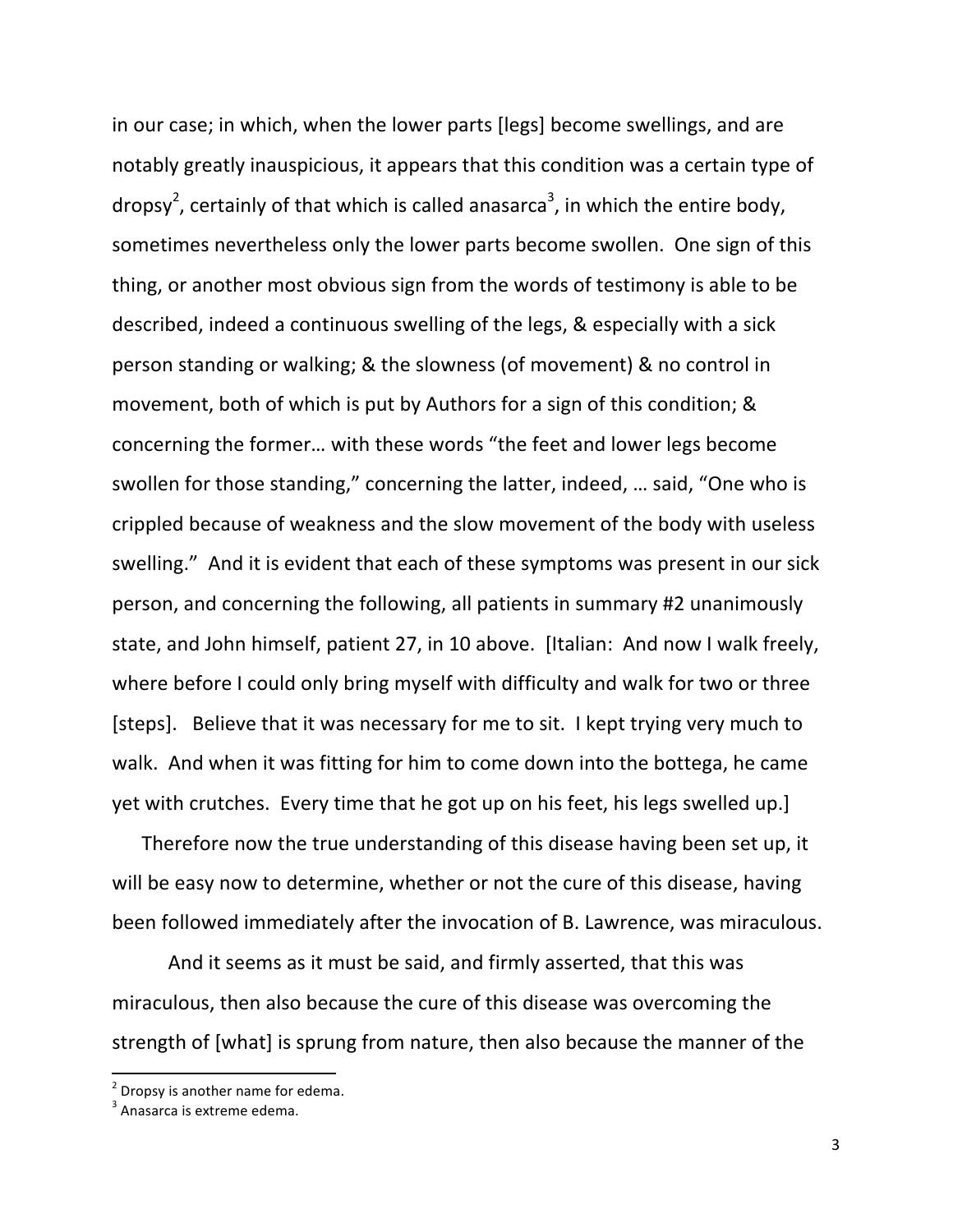cure was by any means supernatural, and beyond the methodical arrangement of Nature. However the cure of this disease was overcoming the strength of nature from the 4 stages, and in the first respect by the orders of the remote cause of the disease and of the improvement of part [of the body]. Second, in respect to regaining part. Third, in respect to the long duration and strength of this disease. Fourth, in respect to the weakening of the very small parts of the Nature of the sick person, which neither is helped by Medical aid for so long a space of time meanwhile it was able to rise up again.

(2) And as far as the first stage, the Doctors knew that no dropsy was able to happen, unless with a damaged liver, Galen *lib 6. de los. aff. cap.* 7 & all Doctors of Divinity, when they make words about dropsy; rather not only dropsy, but a simple oedematous swelling, if it has been made strong, everywhere is created by a damage of the liver. Gal *lib.* 3. sumpt. caus. cap. 2. Therefore, since this conspicuous swelling, oedematous, was present here, certainly its cause was from excessive cold of the liver, and was drawing out its origin from the diminished heat. Galen loc cit de loc. aff. & with him all the others DD teach that Swellings of this type come about from excess of this type. Therefore to cure this disease, and for the removal of the cause of [the source of] the disease it was necessary to bring this excess of the liver back to the opposite, which was impossible from a double source. First because the strength of the patient was weak, & the warmth of the same one very frail; for all excesses have this characteristic when they are conspicuous, such as this was, that they exceedingly weaken their strength very much. Galen *cit lib.* 3 de sympt. caus. cap. 1. And if in the beginning of this short excess Nature is not able to overcome it, what must be hoped for from its help after so many years have passed? Second, because this

4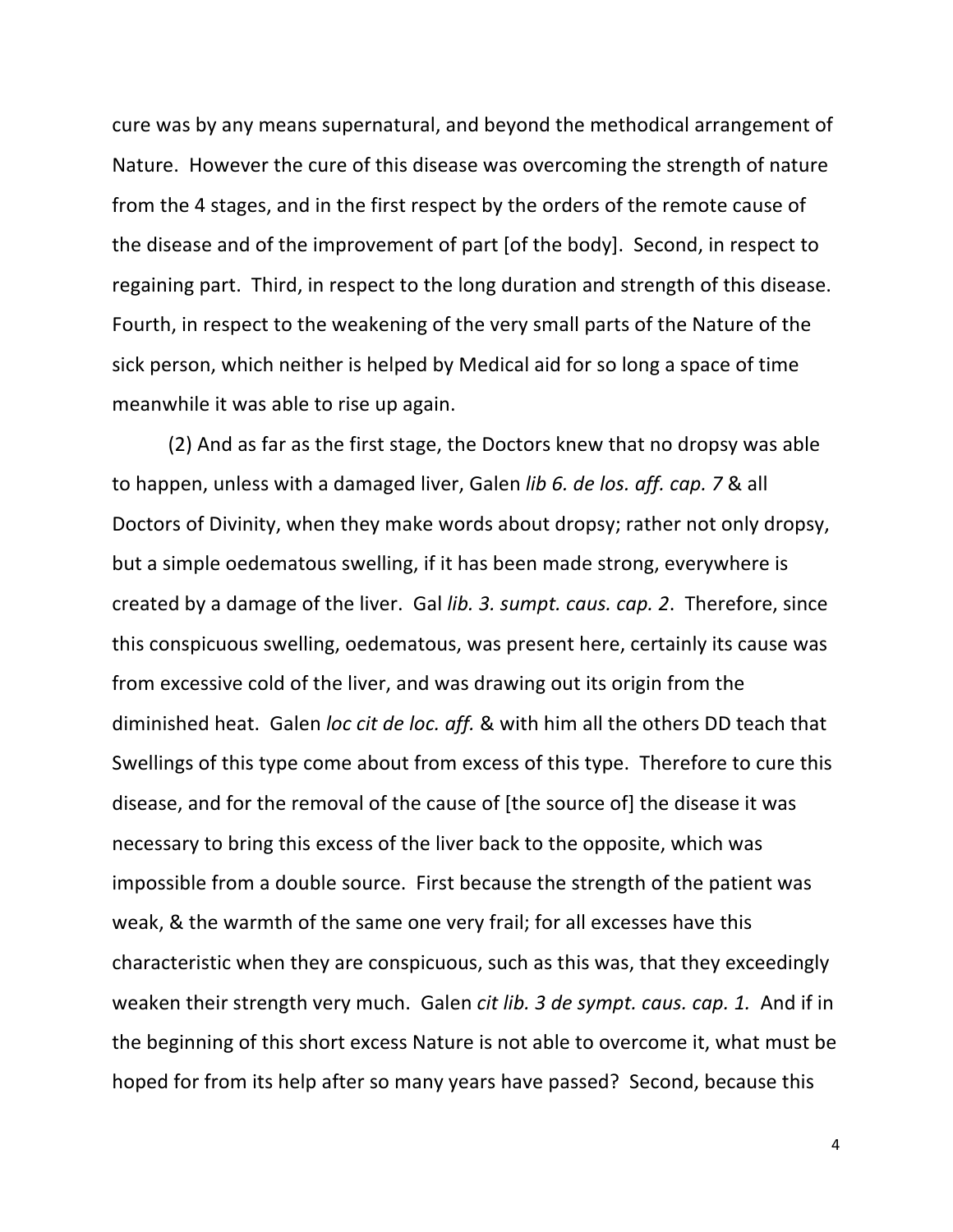excess had already been made strong, & in this condition it had proven innate; for when Nature is not able in the beginning to correct the excess of parts, but [excesses] increase day by day, little by little it becomes accustomed to them, and thus it makes those things innate to itself and it is not less impossible for those things to change in the future, than Nature herself, or in whatever way by Nature the defect creeps in.

3. As far as the second stage, there is no reason for us to devote attention to more tedious things; for there were parts taking in those fluids bloody and full of excrement, produced by a defect of the liver, the lowest of all parts of the body, more downward and colder by nature; for because they were lowest, it shows that they recovered themselves most promptly from all the upper parts. From which, because they were sloping downward, it was coming about that with the most difficulty, rather in no way now they were able to send back the fluids had been received to those parts. From which, because they were cold, evidently it was following, they themselves were not able to digest the fluids that had been received nor to melt [them] nor in any way to overpower [them]. And indeed some supply of the spoken-of fluids was being cleansed through the small ulcer, even though always a poultice was remaining on the side of the internal organ, from which continually new matter was being generated which had to be sent to those affected parts. For the liver, as if a perennial fountain from what was taken up because of the short time of cold, or rather because of the lack of heat, was putting forth new fluids with excrement, nor was it able to happen, that it would cease to produce for some time, unless restored to its former state, which was altogether impossible in the way of Nature. Therefore, for until [the liver] lived inseparable, and the Liver performed its own duty, for that long is was necessary

5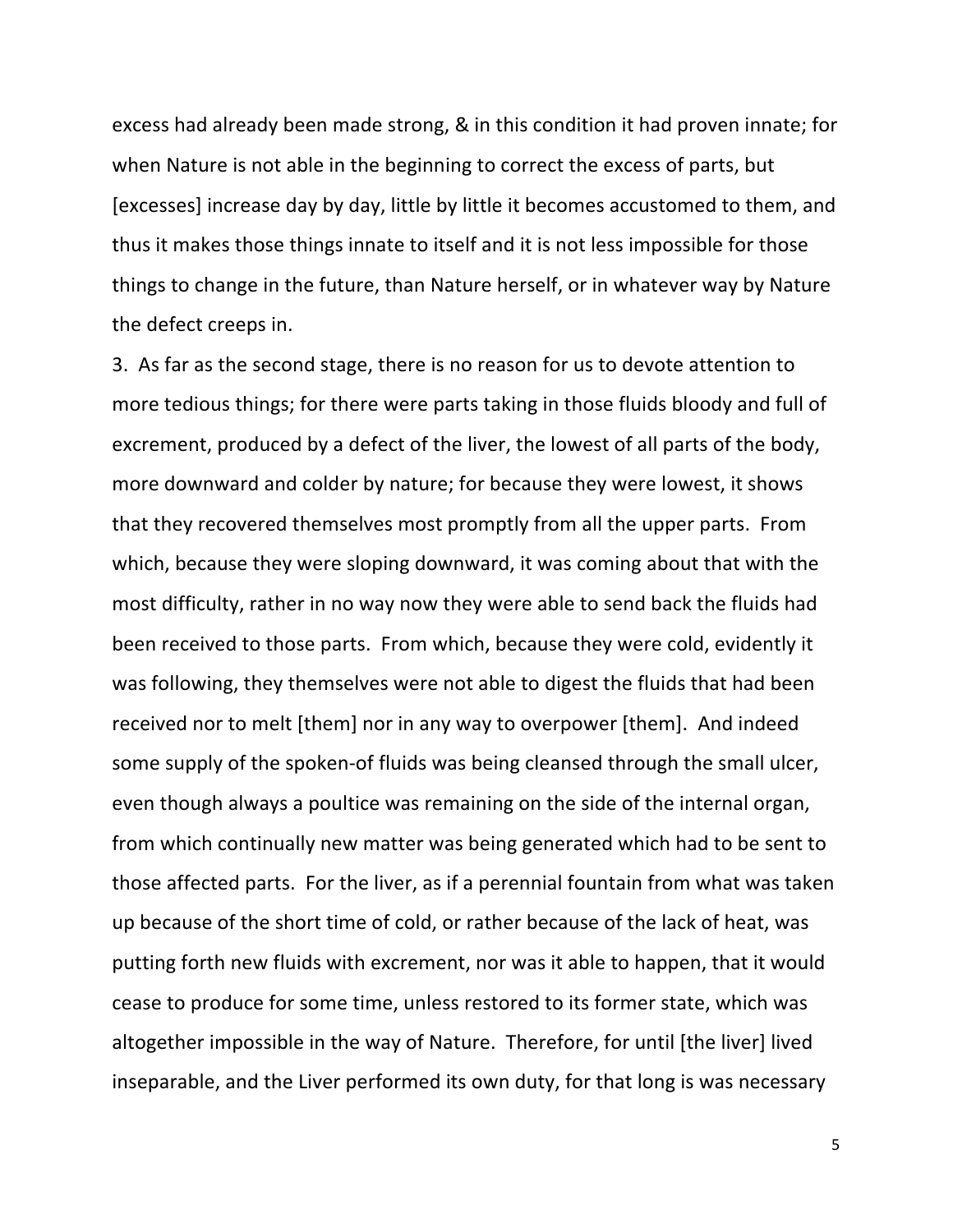that it [the liver] supply new fluids to the affected parts, unless it were to cease from making blood, which was not able to come about unless with that inseparable part failing.

As far as the third stage it is also most evident, that the strength of [the swelling] had overcome the healing of Nature, because the disease was already in a condition, and strengthened for so many years, now neither stronger warmth nor a more blooming age<sup>4</sup> nor stronger strength nor anything else was able to bring help in order to overcome this, therefore the matter was much more desperate, where the warmth was already weak, where the age already was declining, where the strength was already weak; in which case the blood from day to day was escaping colder and the heat was being returned more weakened.

Until finally the fourth stage is evident to Nature from the very sequence of the deed at the same time, & the inadequacy of the Art<sup>5</sup> of Medicine is of no benefit towards the healing of this disease, when in so many years neither Nature herself, nor the very Art is of benefit for so many applied remedies through three rather famous Doctors, whose reputation & writings have come to us; indeed it must be reckoned that these most famous Doctors have moved every stone, so that they might free the Sick person from so troublesome a disease. But in vain everything was fighting against Nature for it was present too much and unconquerable; by which being present all things are rendered useless. Hippocrat. *In Leg. Num.* 2, because Art is the helper of Nature, and the Doctor himself is the helper of Art, or of Nature. Id. Hippocr. *Lib 1 de morb. Popul. Section.* 2 & Onciac also noted ex Legum-peritis [from those skilled in law]. *Lib.* 2 *Colloq. Mixi. n. 3.* For which reason the Doctor always imitates nature. And

<u> 1989 - Johann Stein, markin film yn y breninn y breninn y breninn y breninn y breninn y breninn y breninn y b</u>

<sup>&</sup>lt;sup>4</sup> blooming age: perhaps he means a younger person<br><sup>5</sup> Art and Skill are 2 complimentary translations for the Latin Ars, artis.